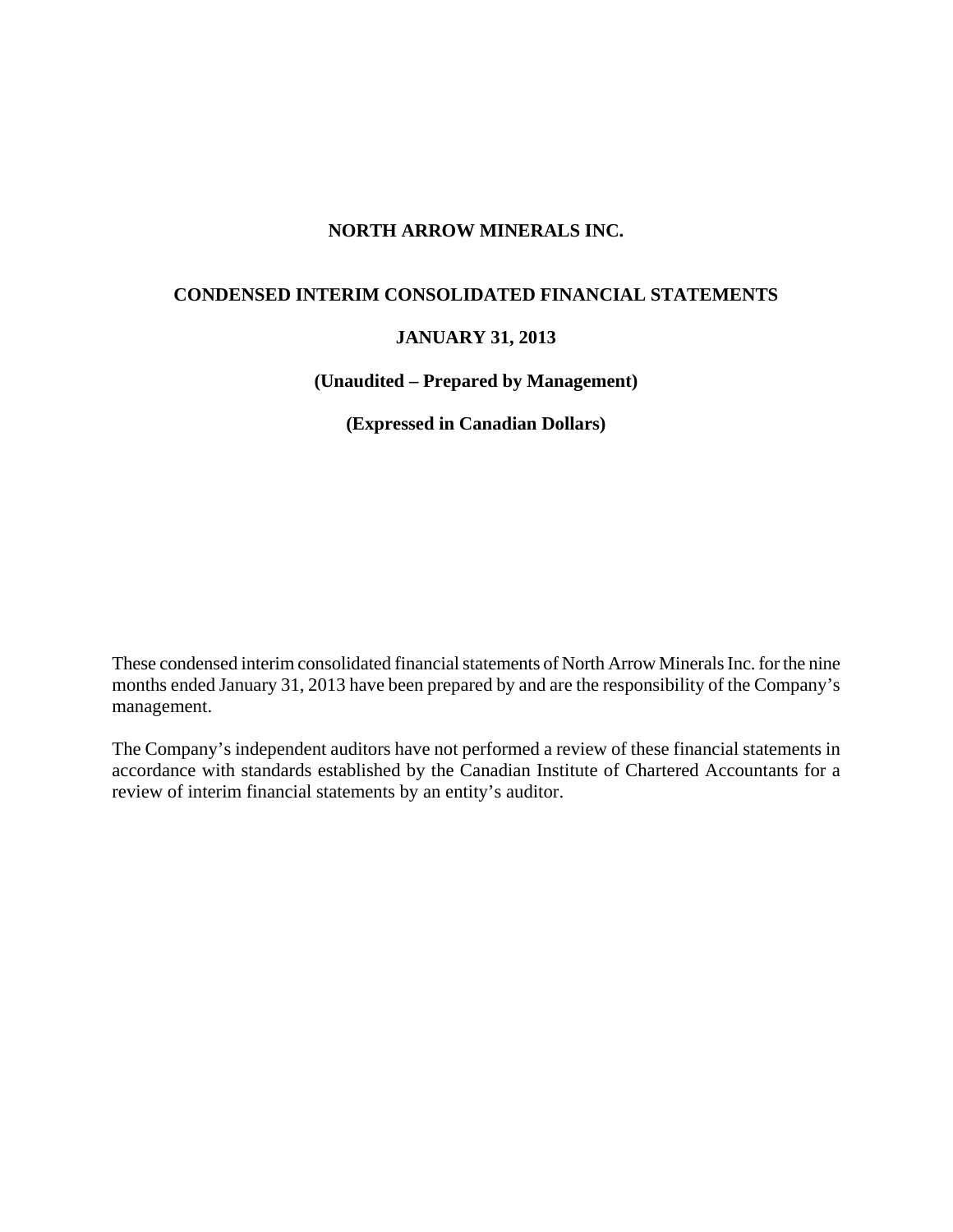|                                                   |      | January 31, 2013 | April 30, 2012 |                |  |  |
|---------------------------------------------------|------|------------------|----------------|----------------|--|--|
| <b>ASSETS</b>                                     |      |                  |                |                |  |  |
| <b>Current</b>                                    |      |                  |                |                |  |  |
| Cash                                              | \$   | 237,331          | \$             | 47,318         |  |  |
| Receivables (Note 4)                              |      | 2,367            |                | 41,513         |  |  |
| Marketable securities (Note 5)                    |      | 2,250            |                | 4,500          |  |  |
|                                                   |      | 241,948          |                | 93,331         |  |  |
|                                                   |      |                  |                |                |  |  |
| Equipment (Note 6)                                |      | 692              |                | 990            |  |  |
| <b>Exploration and evaluation assets (Note 7)</b> |      | 740,087          |                | 797,253        |  |  |
|                                                   | $\$$ | 982,727          | \$             | 891,574        |  |  |
| <b>LIABILITIES</b>                                |      |                  |                |                |  |  |
| <b>Current</b>                                    |      |                  |                |                |  |  |
| Accounts payable and accrued liabilities          | \$   | 85,824           | \$             | 44,736         |  |  |
| Due to related parties                            |      | 73,989           |                | 132,008        |  |  |
| Shares subscribed                                 |      | 225,000          |                |                |  |  |
|                                                   |      | 384,813          |                | 176,744        |  |  |
| Convertible note (Note 11)                        |      |                  |                | 948,205        |  |  |
|                                                   |      | 384,813          |                | 1,124,949      |  |  |
| <b>CAPITAL AND RESERVES</b>                       |      |                  |                |                |  |  |
| Capital stock (Note 8)                            |      | 11,506,413       |                | 10,965,436     |  |  |
| Share-based payment reserve                       |      | 936,989          |                | 912,746        |  |  |
| Investment revaluation reserve                    |      | (13,238)         |                | (10,988)       |  |  |
| Equity component of convertible note              |      | 137,996          |                | 137,996        |  |  |
| Deficit                                           |      | (11,970,246)     |                | (12, 238, 565) |  |  |
|                                                   |      | 597,914          |                | (233, 375)     |  |  |
|                                                   | \$   | 982,727          | \$             | 891,574        |  |  |

#### **Nature and continuance of operations** (Note 1)

# **Approved and authorized on behalf of the Board on March 27, 2013:**

| "D. Grenville Thomas" | Director | "Kenneth A. Armstrong" | Director |
|-----------------------|----------|------------------------|----------|
|-----------------------|----------|------------------------|----------|

The accompanying notes are an integral part of these condensed consolidated financial statements.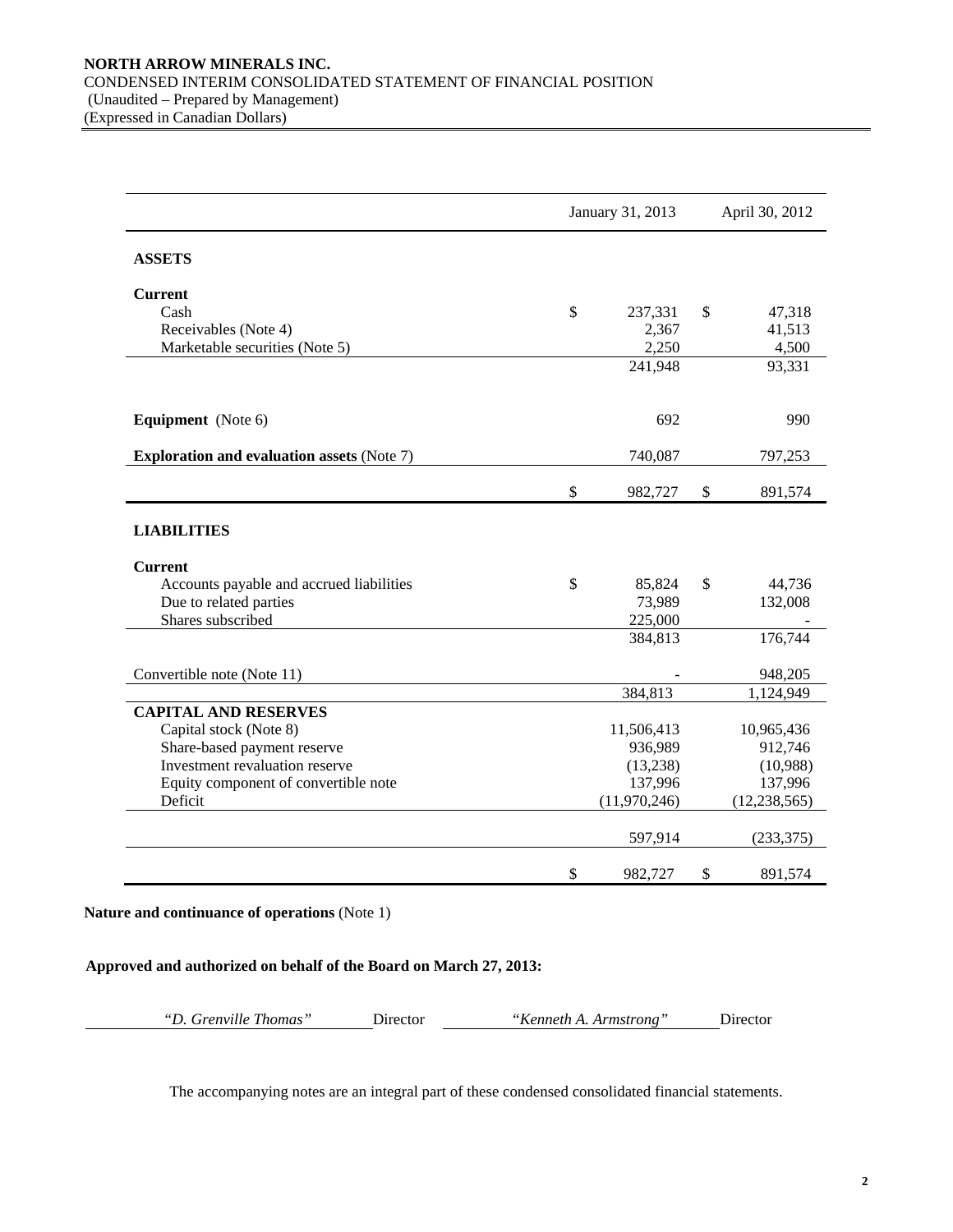# **NORTH ARROW MINERALS INC.**

CONDENSED INTERIM CONSOLIDATED STATEMENT OF LOSS AND COMPREHENSIVE LOSS

(Unaudited – Prepared by Management)

(Expressed in Canadian Dollars)

|                                                         |                         | <b>Three</b>         |                           |                      |                 | <b>Nine</b>          |                          | <b>Nine</b>          |
|---------------------------------------------------------|-------------------------|----------------------|---------------------------|----------------------|-----------------|----------------------|--------------------------|----------------------|
|                                                         |                         | months               |                           | Three months         |                 | months               |                          | months               |
|                                                         |                         | ended<br>January 31, |                           | ended<br>January 31, |                 | ended<br>January 31, |                          | ended<br>January 31, |
|                                                         |                         | 2013                 |                           | 2012                 |                 | 2013                 |                          | 2012                 |
| <b>EXPENSES</b>                                         |                         |                      |                           |                      |                 |                      |                          |                      |
| Advertising, promotion and travel                       | \$                      | 9,623                | \$                        | 20,665               | $\mathbb{S}$    | 11,166               | \$                       | 120,211              |
| Consulting                                              |                         |                      |                           | 61,667               |                 | 29,044               |                          | 186,667              |
| Depreciation                                            |                         |                      |                           | 119                  |                 | 298                  |                          | 357                  |
| Office, miscellaneous and rent                          |                         | 3,031                |                           | 38,581               |                 | 25,040               |                          | 97,778               |
| Professional fees                                       |                         | 4,023                |                           | 124,137              |                 | 18,225               |                          | 247,252              |
| Property investigation costs                            |                         | 1,764                |                           | 98,455               |                 | 3,798                |                          | 208,409              |
| Regulatory and filing fees                              |                         | 13,224               |                           | 461                  |                 | 17,198               |                          | 13,605               |
| Salaries and benefits                                   |                         | 4,468                |                           | 53,628               |                 | 26,024               |                          | 172,467              |
| Share based compensation                                |                         | 3,717                |                           | 33,894               |                 | 24,243               |                          | 163,491              |
|                                                         |                         |                      |                           |                      |                 |                      |                          |                      |
| Income (Loss) before other items                        |                         | (39, 850)            |                           | (431, 607)           |                 | (155,036)            |                          | (1,210,237)          |
|                                                         |                         |                      |                           |                      |                 |                      |                          |                      |
| <b>OTHER ITEMS</b>                                      |                         |                      |                           |                      |                 |                      |                          |                      |
| Interest income                                         |                         | 100                  |                           | 113                  |                 | 401                  |                          | 1,234                |
| Interest                                                |                         |                      |                           | (20, 186)            |                 | (35, 286)            |                          | (31, 885)            |
| Accretion on convertible note                           |                         |                      |                           | (14, 397)            |                 | (35, 737)            |                          | (27, 283)            |
| Gain on settlement of convertible note                  |                         | 478,251              |                           |                      |                 | 478,251              |                          |                      |
| Gain on settlement of amounts payable                   |                         | 91,250               |                           |                      |                 | 91,250               |                          |                      |
| Recoveries from exploration and evaluation assets       |                         |                      |                           |                      |                 |                      |                          | 80,488               |
| Write-off of exploration and evaluation assets (Note 9) |                         | (75, 524)            |                           | (371, 183)           |                 | (75, 524)            |                          | (429, 221)           |
|                                                         |                         | 494,077              |                           | (405, 653)           |                 | 423,355              |                          | (406, 667)           |
|                                                         |                         |                      |                           |                      |                 |                      |                          |                      |
| Income (Loss) for the period                            |                         | 454,227              |                           | (837,260)            |                 | 268,319              |                          | (1,616,904)          |
| Unrealized loss on available-for-sale financial assets  |                         | (1,500)              |                           | (1, 125)             |                 | (2,250)              |                          | (7,238)              |
|                                                         |                         |                      |                           |                      |                 |                      |                          |                      |
| Comprehensive income (loss) for the period              | \$                      | 452,727              | $\boldsymbol{\mathsf{S}}$ | (838, 385)           | \$              | 266,069              | \$                       | (1,624,142)          |
| Basic income (loss) per share                           | \$                      | 0.01                 | \$                        | (0.02)               | \$              | 0.01                 | \$                       | (0.03)               |
| Diluted income (loss) per share                         | $\overline{\mathbb{S}}$ | 0.01                 | $\overline{\mathcal{S}}$  | (0.02)               | $\overline{\$}$ | 0.00                 | $\overline{\mathcal{S}}$ | (0.02)               |
|                                                         |                         |                      |                           |                      |                 |                      |                          |                      |
| Weighted average number of common shares outstanding    |                         | 54,441,418           |                           | 52,758,378           |                 | 53,319,390           |                          | 52,731,711           |

The accompanying notes are an integral part of these condensed consolidated financial statements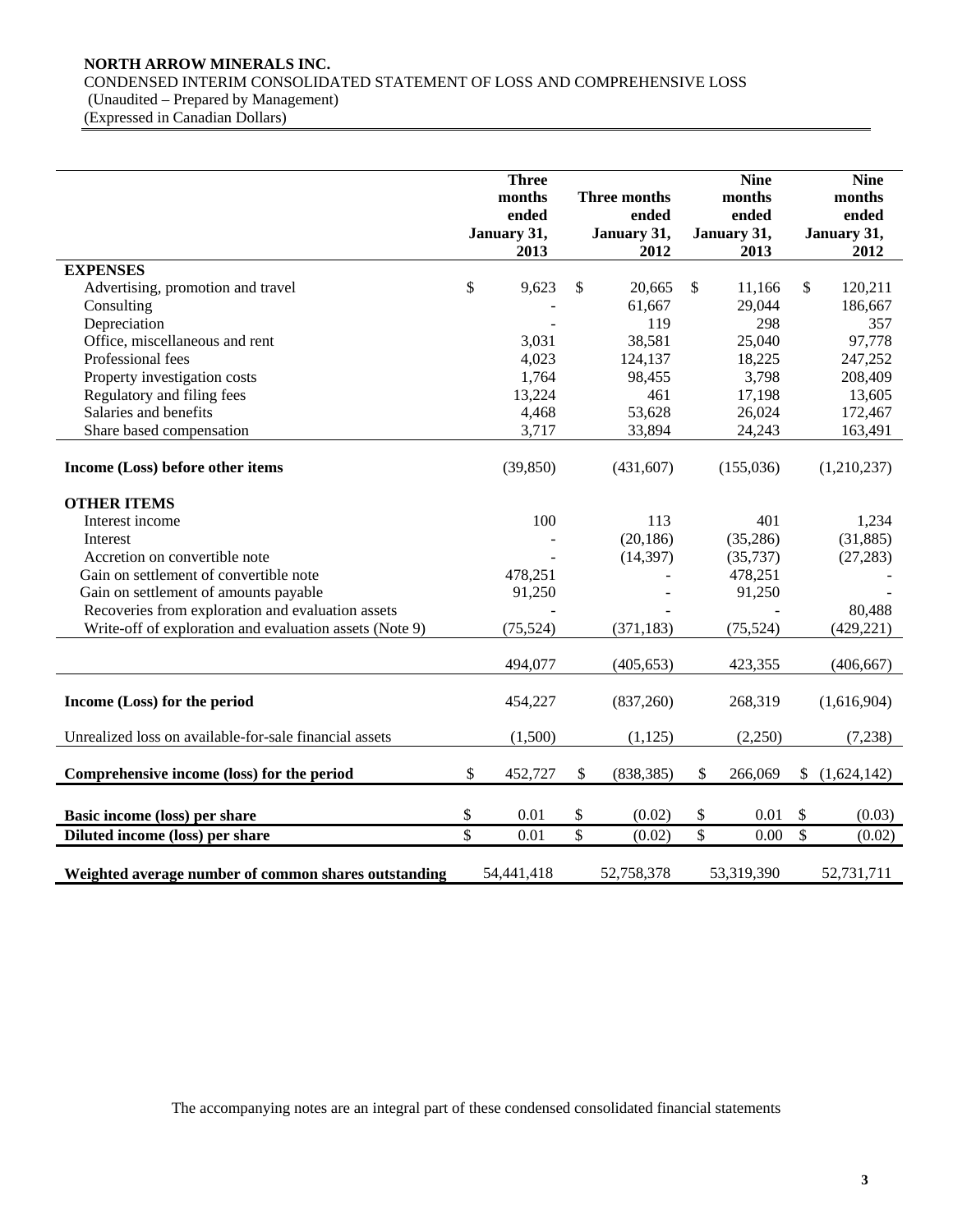## **NORTH ARROW MINERALS INC.**  CONDENSED INTERIM CONSOLIDATED STATEMENT OF CASH FLOWS For the Nine Months Ended JANUARY 31, (Unaudited – Prepared by Management) (Expressed in Canadian Dollars)

|                                                        | 2013          | 2012              |
|--------------------------------------------------------|---------------|-------------------|
|                                                        |               |                   |
| CASH FLOWS FROM OPERATING ACTIVITIES                   |               |                   |
| Income (Loss) for the period                           | \$<br>268,319 | \$<br>(1,616,904) |
| Items not involving cash:                              |               |                   |
| Depreciation                                           | 298           | 357               |
| Share-based compensation                               | 24,243        | 163,491           |
| Write-off of exploration and evaluation assets         | 75,524        | 429,221           |
| Interest on convertible note                           | 35,286        | 29,343            |
| Accretion on convertible note                          | 35,737        | 27,283            |
| Gain on settlement of convertible note                 | (478, 251)    |                   |
| Gain on settlement of amounts payable                  | (91,250)      |                   |
| Changes in non-cash working capital items:             |               |                   |
| (Increase)/decrease in receivables                     | 37,502        | (13, 657)         |
| (Increase)/decrease in prepaid expenses                |               | 9,027             |
| Increase in accounts payable and accrued liabilities   | 38,087        | (31, 921)         |
| Increase/(decrease) in due to related parties          | 33,231        | 20,286            |
|                                                        | (21,274)      | (983, 474)        |
| <b>CASH FLOWS FROM INVESTING ACTIVITIES</b>            |               |                   |
| Expenditures on exploration and evaluation assets, net | (13,713)      | (372, 034)        |
| Advances from optionee                                 |               | (54, 393)         |
|                                                        |               |                   |
|                                                        | (13,713)      | (426, 427)        |
| <b>CASH FLOW FROM FINANCING ACTIVITIES</b>             |               |                   |
| Shares subscribed                                      | 225,000       |                   |
| Proceeds from issuance of convertible note             |               | 1,000,000         |
|                                                        | 225,000       | 1,000,000         |
|                                                        |               |                   |
| Change in cash during the period                       | 190,013       | (409,901)         |
| Cash, beginning of period                              | 47,318        | 671,960           |
|                                                        |               |                   |
| Cash, end of period                                    | \$<br>237,331 | \$<br>262,059     |
| Cash paid during the period for interest               | \$            | \$                |
| Cash paid during the period for income taxes           | \$            | \$                |
|                                                        |               |                   |

The accompanying notes are an integral part of these condensed consolidated financial statements.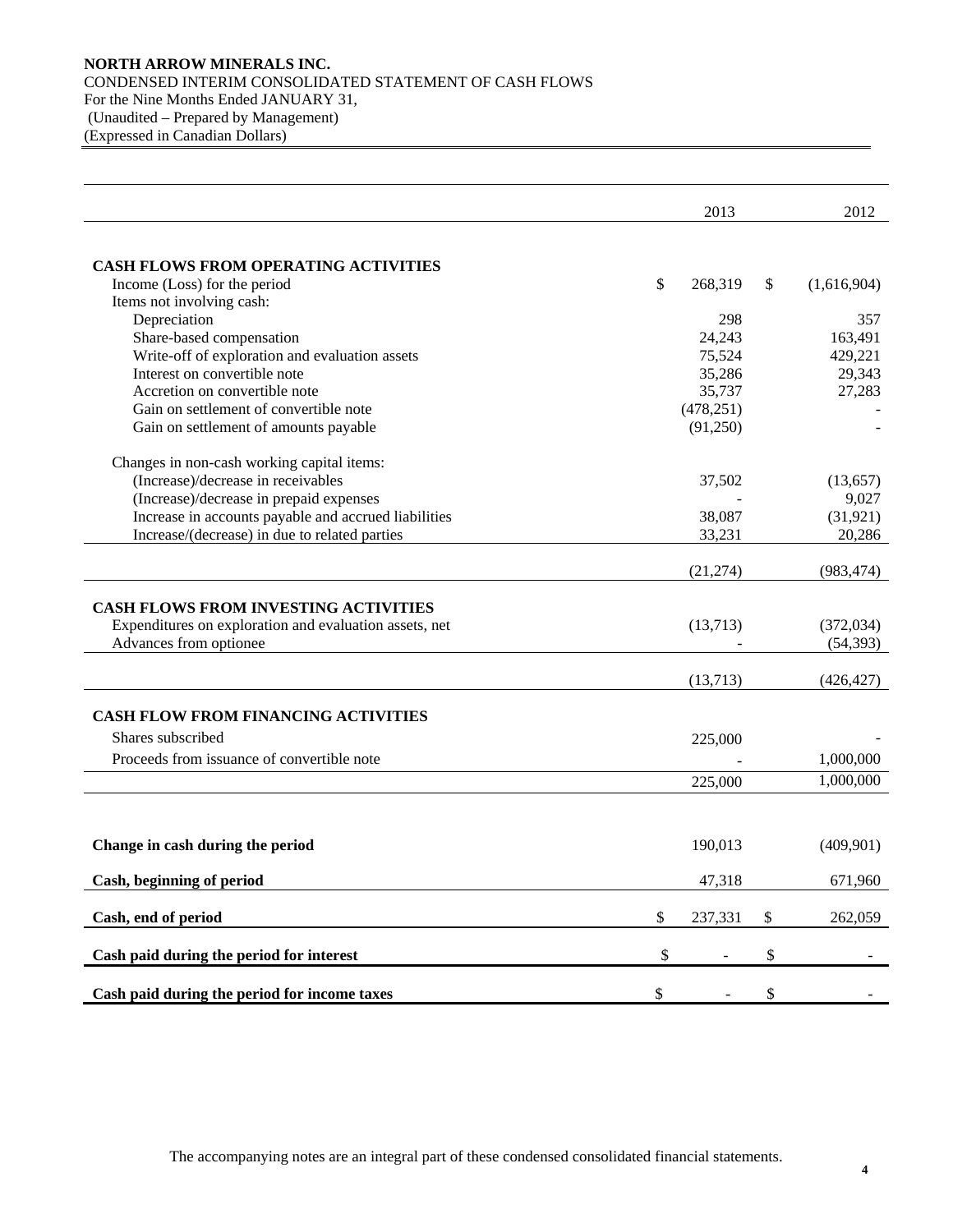## **NORTH ARROW MINERALS INC.**  CONDENSED INTERIM CONSOLIDATED STATEMENT OF CHANGES IN EQUITY (Unaudited – Prepared by Management) (Expressed in Canadian Dollars)

|                                                                                                   | Number of<br><b>Shares</b>                           | Capital Stock                           | Share-based<br>payment<br>reserve |    | Investment<br>revaluation<br>reserve | Equity<br>component of<br>convertible note                      | Deficit                   | Total                             |  |
|---------------------------------------------------------------------------------------------------|------------------------------------------------------|-----------------------------------------|-----------------------------------|----|--------------------------------------|-----------------------------------------------------------------|---------------------------|-----------------------------------|--|
| Balance, April 30, 2011                                                                           | 52,658,378                                           | \$10,947,436                            | \$<br>736,389                     | \$ | $\blacksquare$                       | -\$<br>٠                                                        | \$(10,154,778)            | \$1,529,047                       |  |
| Shares issued for<br>exploration and<br>evaluation assets<br>Share based                          | 100,000                                              | 18,000<br>$\qquad \qquad$               | 163,491                           |    |                                      | $\overline{\phantom{0}}$                                        |                           | 18,000<br>163,491                 |  |
| compensation<br>Loss for the period<br>Investment loss<br>Equity component of<br>convertible note | $\overline{\phantom{0}}$<br>$\overline{\phantom{a}}$ | -<br>$\qquad \qquad$<br>$\qquad \qquad$ | -                                 |    | (7,238)                              | $\overline{\phantom{a}}$<br>$\overline{\phantom{a}}$<br>137,996 | (1,616,904)<br>-          | (1,616,904)<br>(7,238)<br>137,996 |  |
| <b>January 31, 2012</b>                                                                           | 52,758,378                                           | \$10,965,436                            | 899,880                           |    | (7,238)                              | \$<br>137,996                                                   | $\frac{1}{2}(11,771,682)$ | 224,392                           |  |

| <b>Balance, April 30, 2012</b>                                                                                   | 52,758,378 | 10,965,436<br>\$                         | \$ | 912,746 | \$<br>(10,988) | \$<br>137,996 | \$ (12, 238, 565) | \$<br>(233,375)                         |
|------------------------------------------------------------------------------------------------------------------|------------|------------------------------------------|----|---------|----------------|---------------|-------------------|-----------------------------------------|
| Share based<br>compensation<br>Net income for the period<br>Investment loss<br>Settlement of convertible<br>note | 21,639,100 | ۰<br>$\overline{\phantom{0}}$<br>540,977 |    | 24,243  | (2,250)        |               | 268,319           | 24,243<br>268,319<br>(2,250)<br>540,977 |
| <b>January 31, 2013</b>                                                                                          | 74,397,478 | 11,506,413<br>SS.                        | S  | 936,989 | \$<br>(13,238) | \$<br>137,996 | \$(11,970,246)    | 597,914                                 |

The accompanying notes are an integral part of these condensed consolidated financial statements.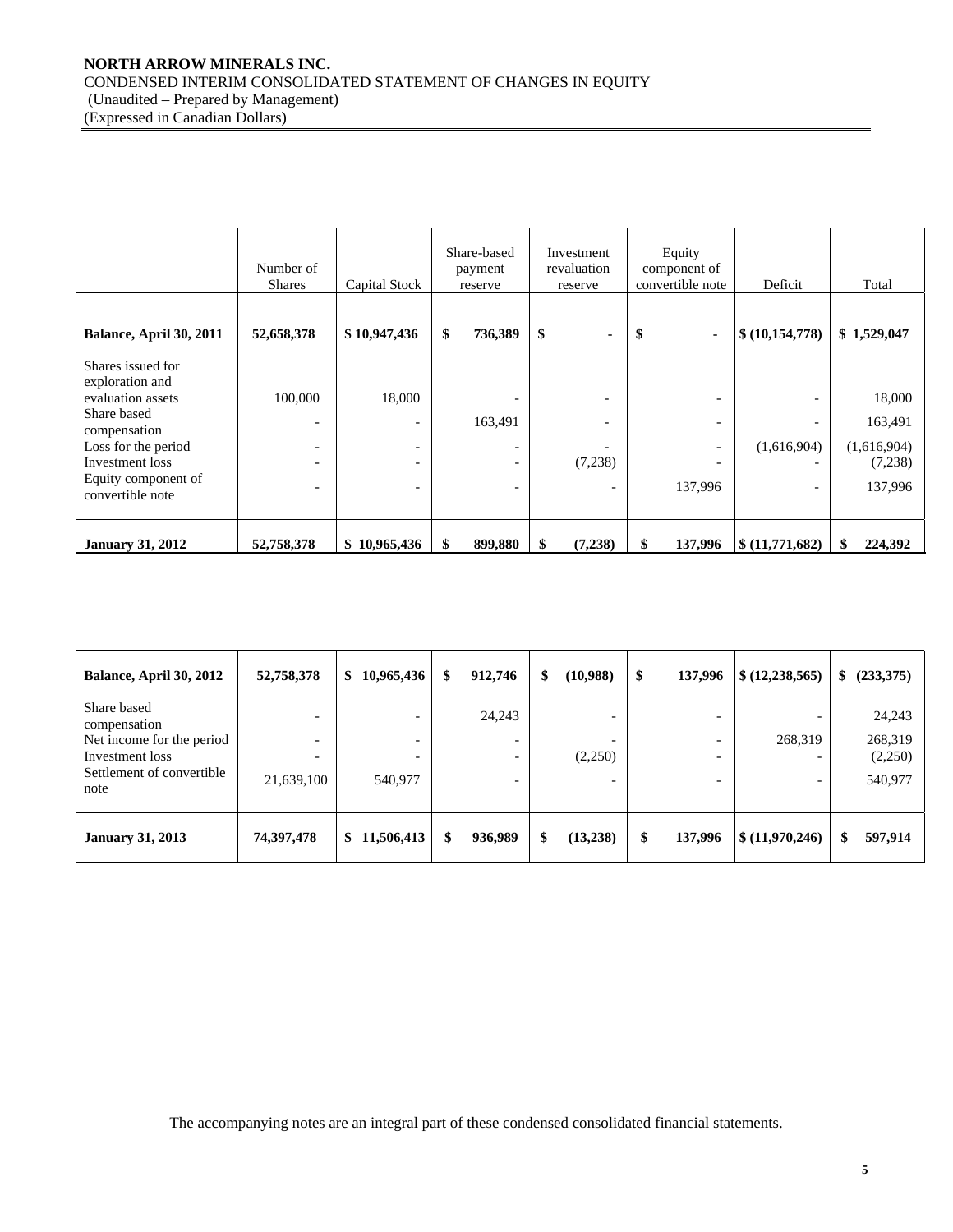# **1. NATURE AND CONTINUANCE OF OPERATIONS**

North Arrow Minerals Inc. (the "Company") is incorporated federally under the laws of the Canada Business Corporations Act ("CBCA").

The consolidated financial statements of the Company are presented in Canadian dollars, which is the functional currency of the Company.The Company trades on the TSX Venture Exchange (TSXV – NAR) and its registered office address is Ste. #860-625 Howe Street, Vancouver, BC, Canada V6C 2T6.

The Company's principal business activity is the acquisition and exploration of exploration and evaluation assets. To date, the Company has not generated significant revenues from operations and is considered to be in the exploration stage.

The Company is in the process of acquiring and exploring its exploration and evaluation assets and has not yet determined whether these properties contain reserves that are economically recoverable. These financial statements have been prepared on the assumption that the Company will continue in operation for the foreseeable future and will be able to realize assets and discharge liabilities in the normal course of operations. At January 31, 2013, the Company has a deficit of \$11,970,246, a \$142,865 working capital deficiency and no current source of revenue. The Company's continuation as a going concern is dependent on its ability to raise funds sufficient to meet current and future obligations. Management plans to raise additional funds through private placement financings. There can be no assurances that management's plans for the Company will be successful. These material uncertainties may cast significant doubt upon the Company's ability to continue as a going concern. These financial statements do not include any adjustments to the recoverability and classification of assets and liabilities that might be necessary, should the Company be unable to continue as a going concern.

## **2. BASIS OF PRESENTATION**

## **Statement of Compliance to International Financial Reporting Standards**

The Canadian Accounting Standards Board ("ASCB") confirmed in February 2008 that International Financial Reporting Standards ("IFRS") will replace Canadian generally accepted accounting principles ("GAAP") for publicly accountable enterprises for financial periods beginning on and after January 1, 2011. The Company adopted IFRS with a transition date of May 1, 2010.

These consolidated financial statements have been prepared in accordance with International Accounting Standard 34, Interim Financial Reporting ("IAS 34") using accounting policies consistent with IFRS as issued by the International Accounting Standards Board ("IASB") and interpretations of the International Financial Reporting Interpretations Committee ("IFRIC"). Certain of the comparative numbers have been adjusted to conform with IFRS policies finalized April 30, 2012.

## **Principles of Consolidation**

These consolidated financial statements include the accounts of the Company and its wholly-owned subsidiaries Carolina Lithium Inc., ("Carolina Lithium") up to its dissolution in August 2011 and Compania Minera North Arrow Chile Limitada ("Minera"). All inter-company transactions and balances have been eliminated upon consolidation.

#### **Significant accounting estimates and judgments**

The preparation of financial statements requires management to make judgments, estimates and assumptions that affect the application of policies and reported amounts of assets and liabilities, profit and expenses. The estimates and associated assumptions are based on historical experience and various other factors that are believed to be reasonable under the circumstances, the results of which form the basis of making the judgments about carrying values of assets and liabilities that are not readily apparent from other sources. Actual results may differ from these estimates.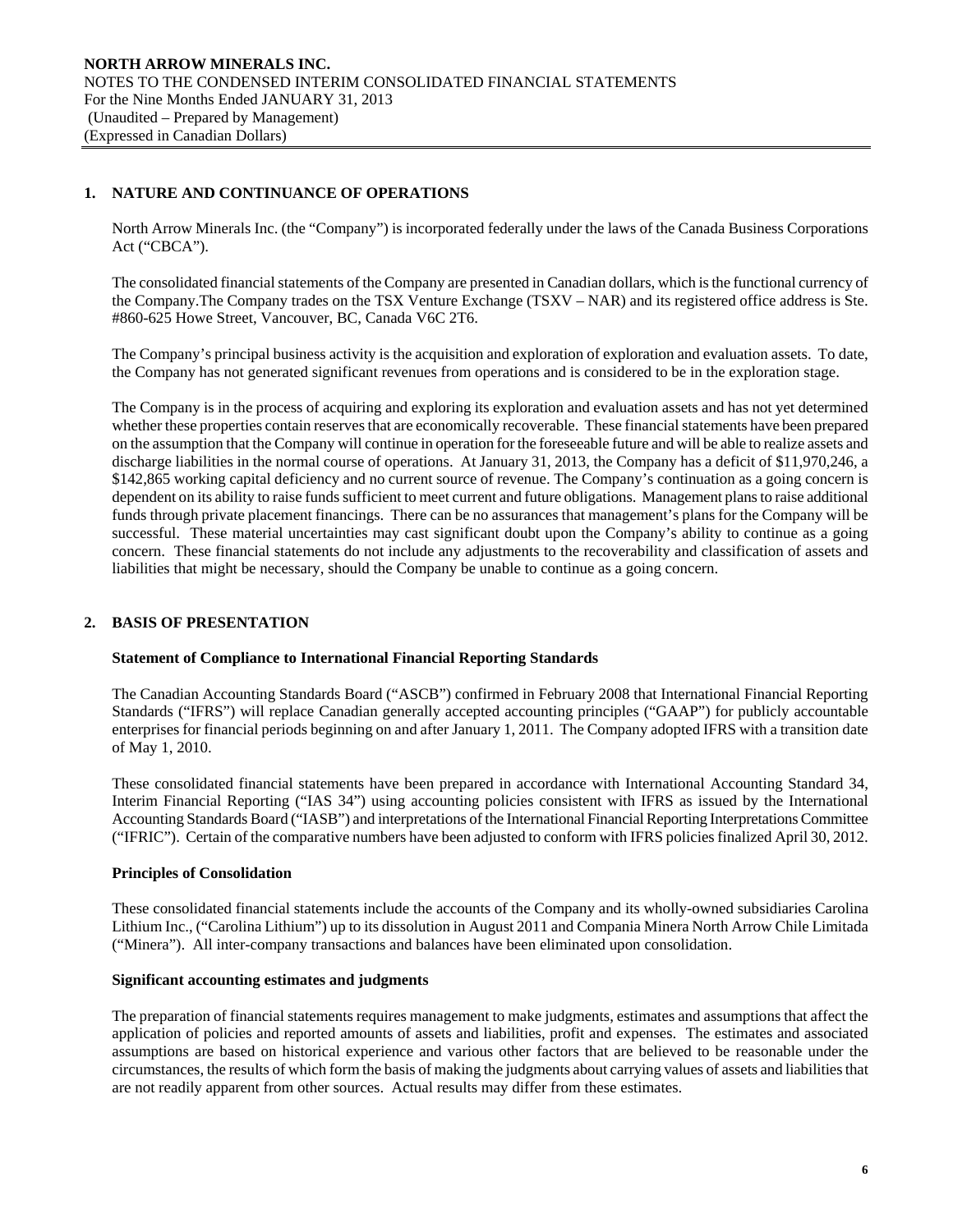# **2. BASIS OF PRESENTATION- continued**

#### **Significant accounting estimates and judgments- continued**

 The estimates and underlying assumptions are reviewed on an ongoing basis. Revisions to accounting estimates are recognized in the period in which the estimate is revised if the revision affects only that period or in the period of the revision and future periods if the revision affects both current and further periods.

Significant assumptions relate to, but are not limited to, the following:

- The carrying value and the recoverability of exploration and evaluation assets, which are included in the statements of financial position.
- The inputs used in accounting for share-based payment expense which is included in the statement of comprehensive loss. These estimates are derived using the Black-Scholes option pricing model or are based on the value of comparable goods and services. Inputs are determined using readily available market data.
- The inputs used in determining the liability and equity components of convertible notes and values used on settlement.
- The recognition of deferred tax assets is determined on whether it is more probable than not that these assets will be recovered.

# **3. FINANCIAL INSTRUMENTS AND RISK MANAGEMENT**

Financial instruments measured at fair value are classified into one of three levels in the fair value hierarchy according to the relative reliability of the inputs used to estimate the fair values. The three levels of the fair value hierarchy are:

- Level 1 Unadjusted quoted prices in active markets for identical assets or liabilities;
- Level 2 Inputs other than quoted prices that are observable for the asset or liability either directly or indirectly; and
- Level 3 Inputs that are not based on observable market data.

The Company's financial instruments consist of cash, marketable securities, receivables, accounts payable and accrued liabilities, due to related parties and a convertible note. Cash is carried at fair value using a level 1 fair value measurement. The carrying value of receivables, accounts payable and accrued liabilities and due to related parties approximate their fair values due to their immediate or short-term maturity. Marketable securities are recorded at fair value based on the quoted market prices in active markets at the balance sheet date, which is consistent with level 1 of the fair value hierarchy.The Company's convertible note was a compound financial instrument that contains a liability component and an equity component, being the conversion feature on the note. The fair value of the liability component was determined first with any residual value allocated to the equity component. The fair value of the liability component was determined using a level 3 fair value measurement. Over the term of the convertible note, the liability amount will increase to the face value of the convertible note through the accretion of interest.

The Company is exposed to a variety of financial risks by virtue of its activities, including credit risk, interest rate risk, liquidity risks, foreign currency risk, and equity market risk. The Company's objective with respect to risk management is to minimize potential adverse effects on the Company's financial performance. The Board of Directors provides direction and guidance to management with respect to risk management. Management is responsible for establishing controls and procedures to ensure that financial risks are mitigated to acceptable levels.

#### *Credit risk*

Credit risk is the risk of financial loss to the Company if counter-party to a financial instrument fails to meet its contractual obligations. The Company manages credit risk by investing its excess cash in short-term investments with investment grade ratings, issued by a Canadian chartered bank. The Company's receivables consist primarily of sales tax receivables due from the federal government and receivables from companies with which the Company has exploration agreements or options. The maximum exposure to credit risk at the reporting date is the carrying value of the Company's receivables and cash.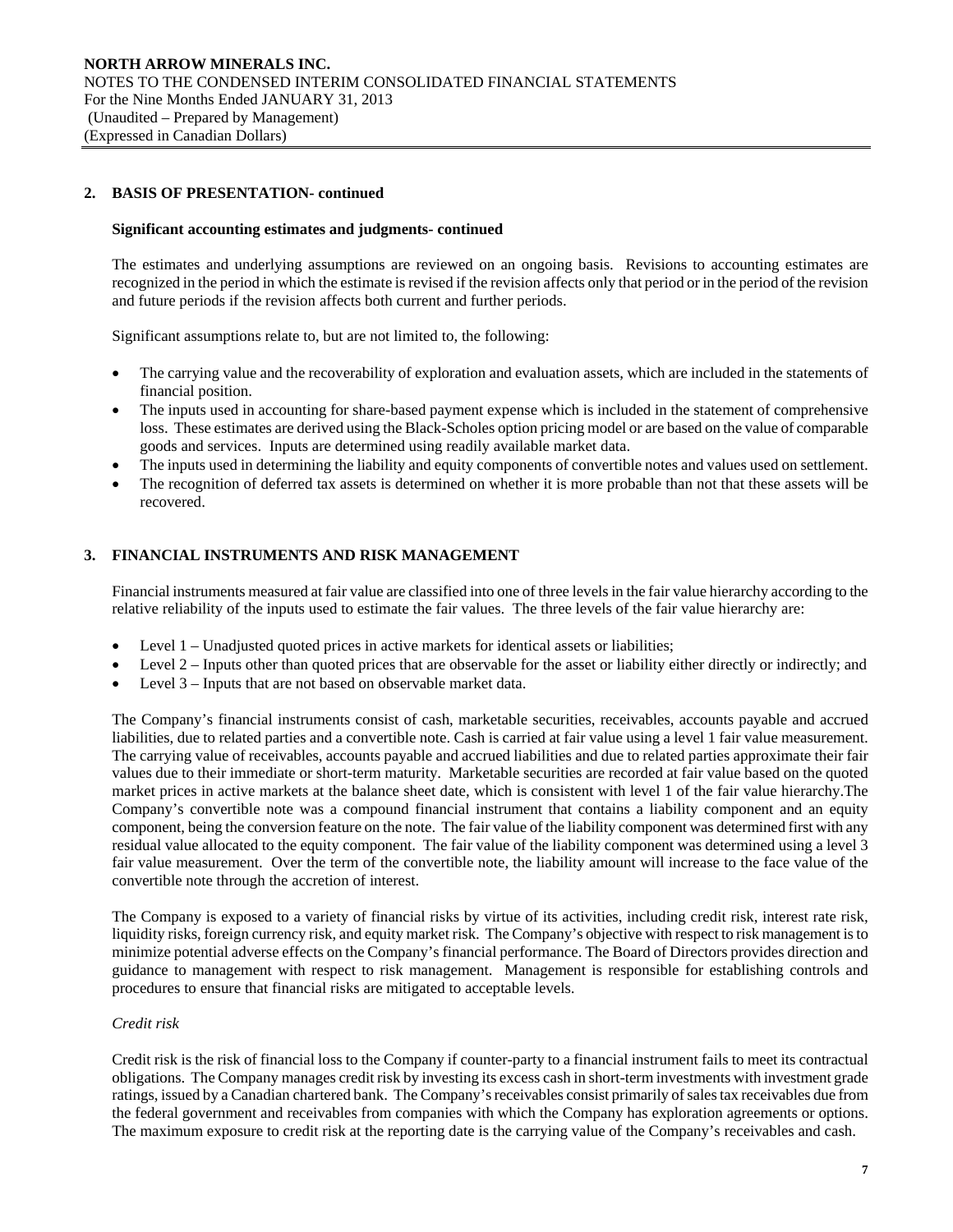## **3. FINANCIAL INSTRUMENTS AND RISK MANAGEMENT - continued**

#### *Interest rate risk*

Interest rate risk is the risk that the fair value or future cash flows of a financial instrument will fluctuate because of changes in market interest rates. Financial assets and liabilities with variable interest rates expose the Company to interest rate risk with respect to its cash flow. It is management's opinion that the Company is not exposed to significant interest rate risk.

## *Liquidity risk*

Liquidity risk is the risk that the Company will not be able to meet its obligations as they become due. The Company's ability to continue as a going concern is dependent on management's ability to raise the funds required through future equity financings, asset sales or exploration option agreements, or a combination thereof. The Company has no regular cash flow from its operating activities. The Company manages its liquidity risk by forecasting cash flow requirements for its planned exploration and corporate activities and anticipating investing and financing activities. Management and the Board of Directors are actively involved in the review, planning and approval of annual budgets and significant expenditures and commitments. Failure to realize additional funding could cast significant doubt on the Company's ability to continue as a going concern. As at January 31, 2013, the Company had cash of \$237,331 available to settle current liabilities of \$384,813.

## *Foreign currency risk*

 The Company has exposure to foreign currency risk through its exploration activities outside of Canada, however, the majority of its assets and liabilities are denominated in Canadian dollars. The Company's exploration activities and any related land tenure expense outside Canada could make it subject to foreign currency fluctuations, which may affect the Company's financial position, and cash flows. During the year ended April 30, 2012, the Company wound up its operations in the United States, however, its material business expenses in South America have been denominated in U.S. dollar and as such, the Company has been affected by changes in exchange rates between the Canadian Dollar and the U.S. dollar. The Company does not presently invest in foreign currency contracts to mitigate this risk. It is management's opinion that the Company is not exposed to significant foreign currency risk arising from these financial instruments. At January 31, 2013, the Company had no operations in the United States and has ceased all operations in South America.

## *Equity market risk*

The Company is exposed to equity price risk arising from its marketable securities, which are classified as available-for- sale. The Company plans to sell its marketable securities as market conditions permit, or as is required to finance the Company's operations from time-to-time.

## **4. RECEIVABLES**

|                                                    | <b>January 31, 2013</b> | April 30, 2012     |
|----------------------------------------------------|-------------------------|--------------------|
| HST/GST receivables<br>Trade and other receivables | \$2,367<br>۰            | \$19,470<br>22,043 |
|                                                    | \$2.367                 | \$ 41,513          |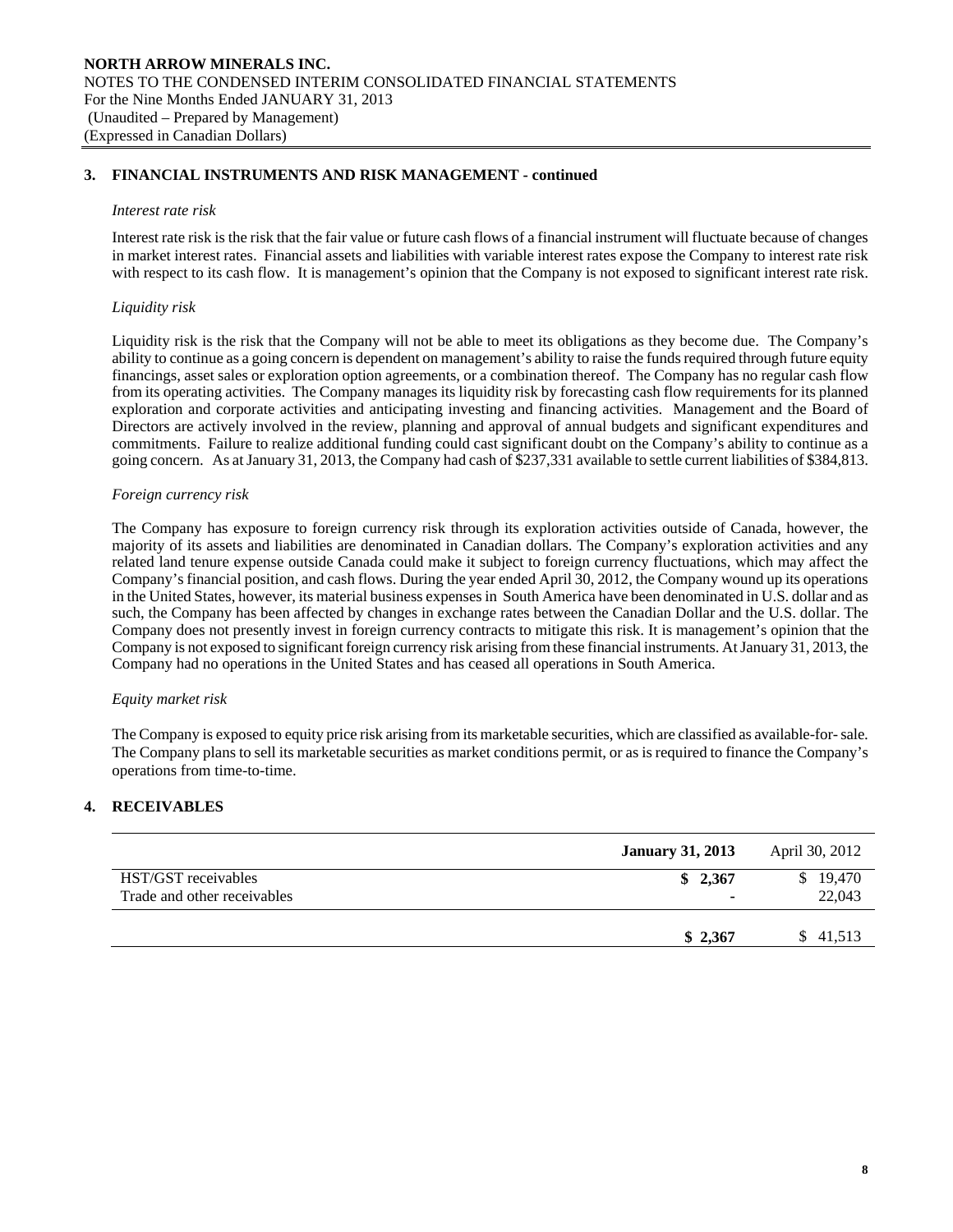# **5. MARKETABLE SECURITIES**

|                                                   |        | <b>January 31, 2013</b> |               |      | April 30, 2012                     |             |
|---------------------------------------------------|--------|-------------------------|---------------|------|------------------------------------|-------------|
|                                                   |        |                         | Fair          |      |                                    | Fair        |
|                                                   |        | <b>Unrealized</b>       | <b>Market</b> |      | Unrealized                         | Market      |
|                                                   | Cost   | Loss                    | Value         | Cost | Loss                               | Value       |
| Common shares of a company listed<br>on the TSX-V | 15,488 | \$<br>(13,238)          | \$            |      | <b>2,250</b> \$ 15,488 \$ (10,988) | 4,500<br>-S |

# **6. EQUIPMENT**

|                                    | <b>Cost – Computer</b><br>Equipment<br>\$6,474 |  | <b>Accumulated</b><br><b>Depreciation</b> | <b>Net Book</b><br><b>Value</b> |       |  |  |
|------------------------------------|------------------------------------------------|--|-------------------------------------------|---------------------------------|-------|--|--|
| Balance at April 30, 2012          |                                                |  | \$5,484                                   | \$                              | 990   |  |  |
| Additions                          |                                                |  | 298                                       |                                 | (298) |  |  |
| Disposals                          | $\overline{\phantom{0}}$                       |  | $\overline{\phantom{0}}$                  |                                 |       |  |  |
| <b>Balance at January 31, 2013</b> | \$6,474                                        |  | \$5,782                                   |                                 | 692   |  |  |

# **7. EXPLORATION AND EVALUATION ASSETS**

|                                                                                                                                                                   | April 30, 2012 |                                         | Expended<br>During the<br>Period |               | Write-offs &<br>Recoveries<br>During the<br>Period | January 31,<br>2013                        |
|-------------------------------------------------------------------------------------------------------------------------------------------------------------------|----------------|-----------------------------------------|----------------------------------|---------------|----------------------------------------------------|--------------------------------------------|
| Gold and Base Metal Properties, NWT, Yukon and<br>Nunavut<br><b>Exploration</b> costs<br>Acquisition/tenure costs<br>Geological and assays<br>Office and salaries | \$             | 58,381<br>153,036<br>5,796<br>22,323    | \$<br>2,582<br>15,776            | $\mathbf{\$}$ | (23,707)<br>(47, 452)<br>(4,086)<br>(279)          | \$<br>37,256<br>121,360<br>1,710<br>22,044 |
|                                                                                                                                                                   |                | 239,536                                 | 18,358                           |               | (75, 524)                                          | 182,370                                    |
| Diamond Properties, NWT and Nunavut<br><b>Exploration</b> costs<br>Acquisition costs<br>Geological and assays<br>Office and salaries                              |                | 234,702<br>42,918<br>153,489<br>126,608 |                                  |               |                                                    | 234,702<br>42,918<br>153,489<br>126,608    |
|                                                                                                                                                                   |                | 557,717                                 |                                  |               |                                                    | 557,717                                    |
| <b>TOTAL</b>                                                                                                                                                      | \$             | 797,253                                 | \$<br>18,358                     | \$            | (75, 524)                                          | \$<br>740,087                              |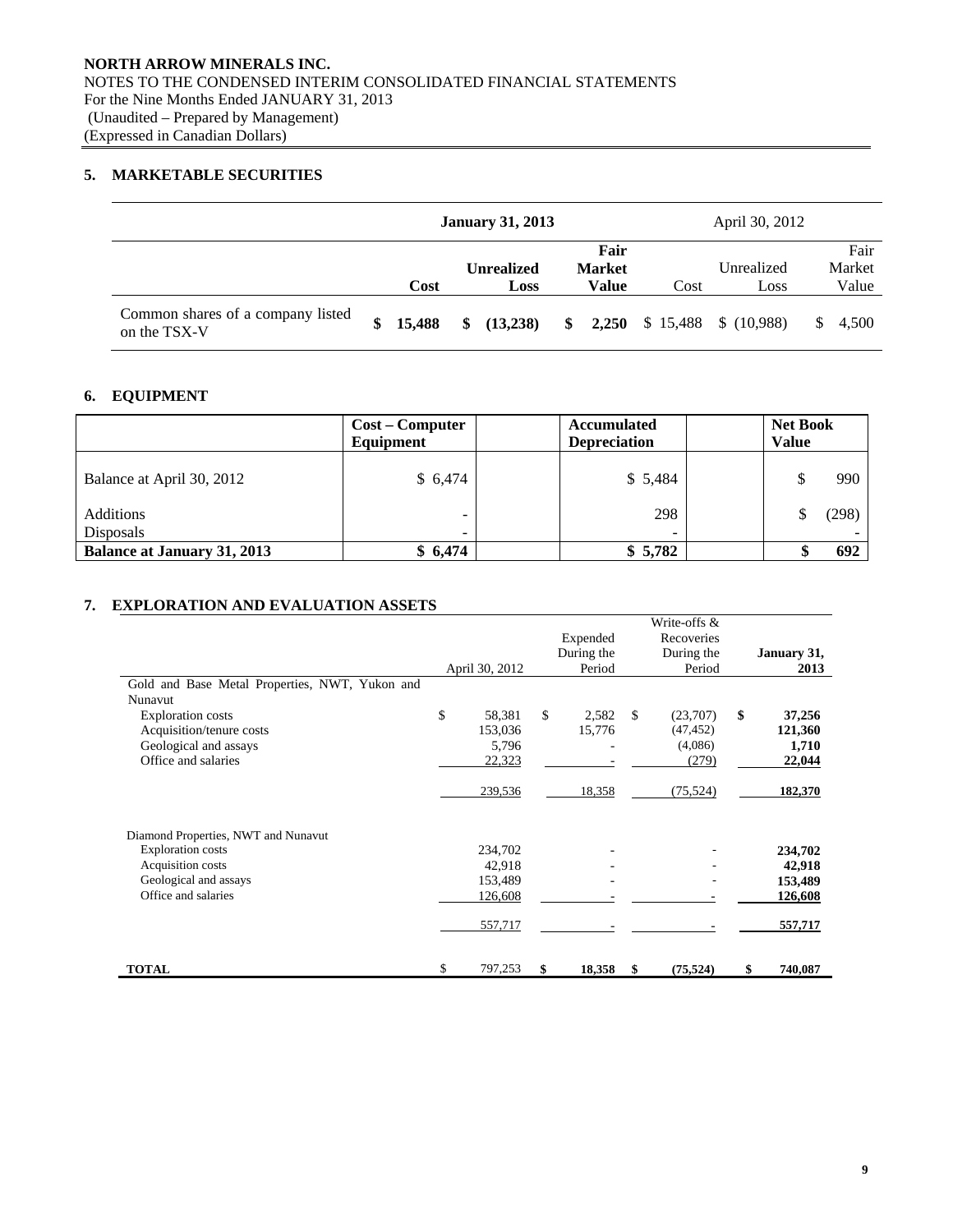|                                                                                    |    | April 30, 2011 | Expended<br>During the Year |         | Write-offs &<br>Recoveries<br>During the Year |            |     | <b>April 30, 2012</b> |
|------------------------------------------------------------------------------------|----|----------------|-----------------------------|---------|-----------------------------------------------|------------|-----|-----------------------|
|                                                                                    |    |                |                             |         |                                               |            |     |                       |
| Gold and Base Metal Properties, NWT, Yukon and Nunavut<br><b>Exploration</b> costs | \$ | 22,994         | \$                          | 48,018  | \$                                            | (12, 631)  | -\$ | 58,381                |
| Acquisition costs                                                                  |    | 136,283        |                             | 51,116  |                                               | (34, 363)  |     | 153,036               |
| Geological and assays                                                              |    | 6,561          |                             | 4,348   |                                               | (5,113)    |     | 5,796                 |
| Office and salaries                                                                |    | 20,489         |                             | 4,949   |                                               | (3, 115)   |     | 22,323                |
|                                                                                    |    | 186,327        |                             | 108,431 |                                               | (55, 222)  |     | 239,536               |
| Lithium Properties, Nunavut and NWT                                                |    |                |                             |         |                                               |            |     |                       |
| <b>Exploration</b> costs                                                           |    | 39,708         |                             | 16,647  |                                               | (56, 355)  |     |                       |
| Acquisition costs                                                                  |    | 14,666         |                             | 248     |                                               | (14,914)   |     |                       |
| Geological and assays                                                              |    | 11,464         |                             | 211     |                                               | (11,675)   |     |                       |
| Office and salaries                                                                |    | 9,973          |                             | 2,631   |                                               | (12,604)   |     |                       |
|                                                                                    |    | 75,811         |                             | 19,737  |                                               | (95, 548)  |     |                       |
| Lithium Property, USA                                                              |    |                |                             |         |                                               |            |     |                       |
| <b>Exploration</b> costs                                                           |    |                |                             | 7,598   |                                               | (7,598)    |     |                       |
| Acquisition costs                                                                  |    |                |                             |         |                                               |            |     |                       |
| Geological and assays                                                              |    |                |                             | 1,548   |                                               | (1,548)    |     |                       |
| Office and salaries                                                                |    |                |                             | 1,168   |                                               | (1,168)    |     |                       |
|                                                                                    |    |                |                             | 10,314  |                                               | (10, 314)  |     |                       |
| Diamond Properties, NWT and Nunavut                                                |    |                |                             |         |                                               |            |     |                       |
| <b>Exploration</b> costs                                                           |    | 252,487        |                             | 320,162 |                                               | (337, 947) |     | 234,702               |
| Acquisition costs                                                                  |    | 22,364         |                             | 24,467  |                                               | (3,913)    |     | 42,918                |
| Geological and assays                                                              |    | 153,264        |                             | 225     |                                               |            |     | 153,489               |
| Office and salaries                                                                |    | 129,642        |                             | 22,792  |                                               | (25, 826)  |     | 126,608               |
|                                                                                    |    | 557,757        |                             | 367,646 |                                               | (367, 686) |     | 557,717               |
| <b>TOTAL</b>                                                                       | \$ | 819,895        | \$                          | 506,128 | \$                                            | (528, 770) | \$  | 797,253               |

 Title to exploration and evaluation assets involves certain inherent risks due to the difficulties of determining the validity of certain claims as well as the potential for problems arising from the frequently ambiguous conveyancing history characteristic of many exploration and evaluation assets. The Company has investigated title to all of its exploration and evaluation assets and, to the best of its knowledge, title to all of these assets are in good standing. During the nine months ended January 31, 2013, the Company wrote off \$75,524 (2012 - \$429,221) relating to certain properties and recorded \$nil (2012 - \$80,488) in recoveries.

#### **Gold and Base Metal Properties, Northwest Territories, Yukon and Nunavut**

In addition to the properties described below, the Company maintains interests in various other gold and base metal properties in the Northwest Territories, Yukon and Nunavut.

## *Hay Duck Property, NWT*

On May 29, 2008, the Company and Strongbow Exploration Inc. ("Strongbow") entered into an option agreement whereby the Company may earn a 100% interest in the Hay Duck property by reimbursing certain expenditures incurred to-date by Strongbow and assuming the annual option payments due under an underlying option agreement with a third party.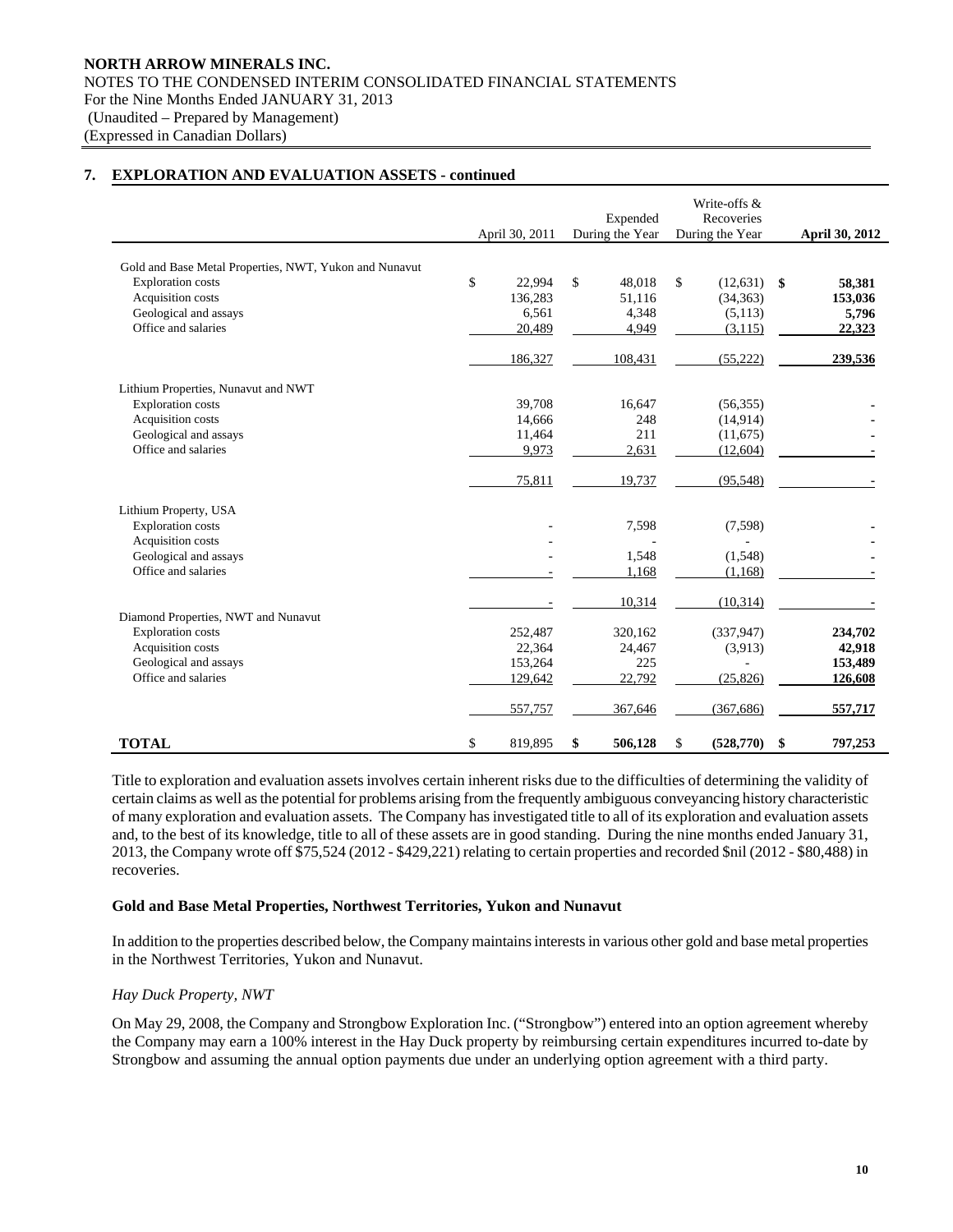#### *Hay Duck Property, NWT – continued*

The third party agreement, dated May 2007 and amended April 2009 and January 2010, requires four future annual cash option payments totalling \$475,000. These future option payments will be payable by the Company annually, following receipt of a land use permit allowing the Company to drill at the property. As partial compensation for amending the agreement, the Company issued 50,000 common shares to the property vendor in May 2009 and an additional 50,000 shares in February 2010. At the date of issuance, the common shares had fair value of \$6,250 and \$9,750 respectively, which has been applied against the \$25,000 payment due January 1, 2010. The remainder of the January 2010 payment will be paid by the Company upon receipt of a land use permit for the Hay Duck property. The third party option holder will retain a 2.5% NSR of which 1% can be purchased at anytime for \$500,000. An additional 1% of the royalty can be purchased at any time for \$2,000,000. Upon the Company incurring \$5,000,000 in exploration on the property, Strongbow may elect to back-in to 40% of the Company's interest in the property by funding the next \$5,000,000 in exploration expenditures. In certain circumstances, Strongbow has the option to elect to acquire a 1% NSR in place of exercising the back-in right. The Company may purchase one-half (0.5%) of the NSR at any time for \$500,000. Strongbow and the Company are related by the fact that the President and CEO of the Company is also a director of Strongbow and the President and CEO of Strongbow is also a director of North Arrow.

#### *Hope Bay Property, NU*

On January 28, 2011 the Company entered into an agreement with Chelsea Minerals Corp. ("Chelsea"), whereby Chelsea has the option to earn a 60% interest in the Company's Hope Bay Oro gold project in Nunavut, consisting of five mining leases. Under the terms of the agreement, Chelsea may earn up to a 60% interest in the project by making an initial cash payment of \$50,000 (received) and spending \$5 million over a five year period. A minimum expenditure of \$500,000 is required in the first year (complete). In May 2011, Chelsea was acquired by Sennen Resources Ltd. ("Sennen") pursuant to a Plan of Arrangement. Sennen has assumed Chelsea's obligations pursuant to the agreement for the Hope Bay Property. On February 1, 2013 the Company and Sennen signed an amending agreement that extended the length of the option term from five to six years.

#### *Seagull Property*

The Company entered into an agreement in May 2011 whereby the Company can earn a 100% interest in certain mineral claims known as the "Seagull Property" from Panarc Resources Ltd ("Panarc"). Under the agreement, the Company must make an initial \$15,000 cash payment (completed) and issue 100,000 common shares (completed). The Company must incur aggregate exploration expenditures of \$300,000 within a 3 year period. Panarc will retain a royalty equal to 2% of net smelter returns, of which the Company may purchase one percent (1.0%) for \$1,000,000, such that the royalty would be reduced to 1.0%. At the time of the May 2011 agreement, Panarc and the Company were related by virtue of a common director. During the period the Company returned the property to Panarc and wrote off \$75,524 of related costs.

#### *Contwoyto, Nunavut*

Between June and September 2011, the Company acquired, by staking, certain mineral claims in the Contwoyto Lake area, Nunavut.

In July 2012, the Company announced that it had entered into an agreement with a subsidiary of Elgin Mining Inc. ("Elgin"). Under the terms of the agreement Elgin can earn a 60% interest in the Company's Contwoyto properties by spending \$6 million over a six year period.

#### *Nunavut Tunngavik Incorporated ("NTI") Properties, Nunavut*

The Company has a 100% interest in the Nunavut Tunngavik Incorporated ("NTI") properties located in the West Kitikmeot region of Nunavut. If a feasibility study is completed on any area within the NTI properties, NTI has the option of taking either a 20% participating interest or a 7.5% net profits royalty in the specific area subject to study.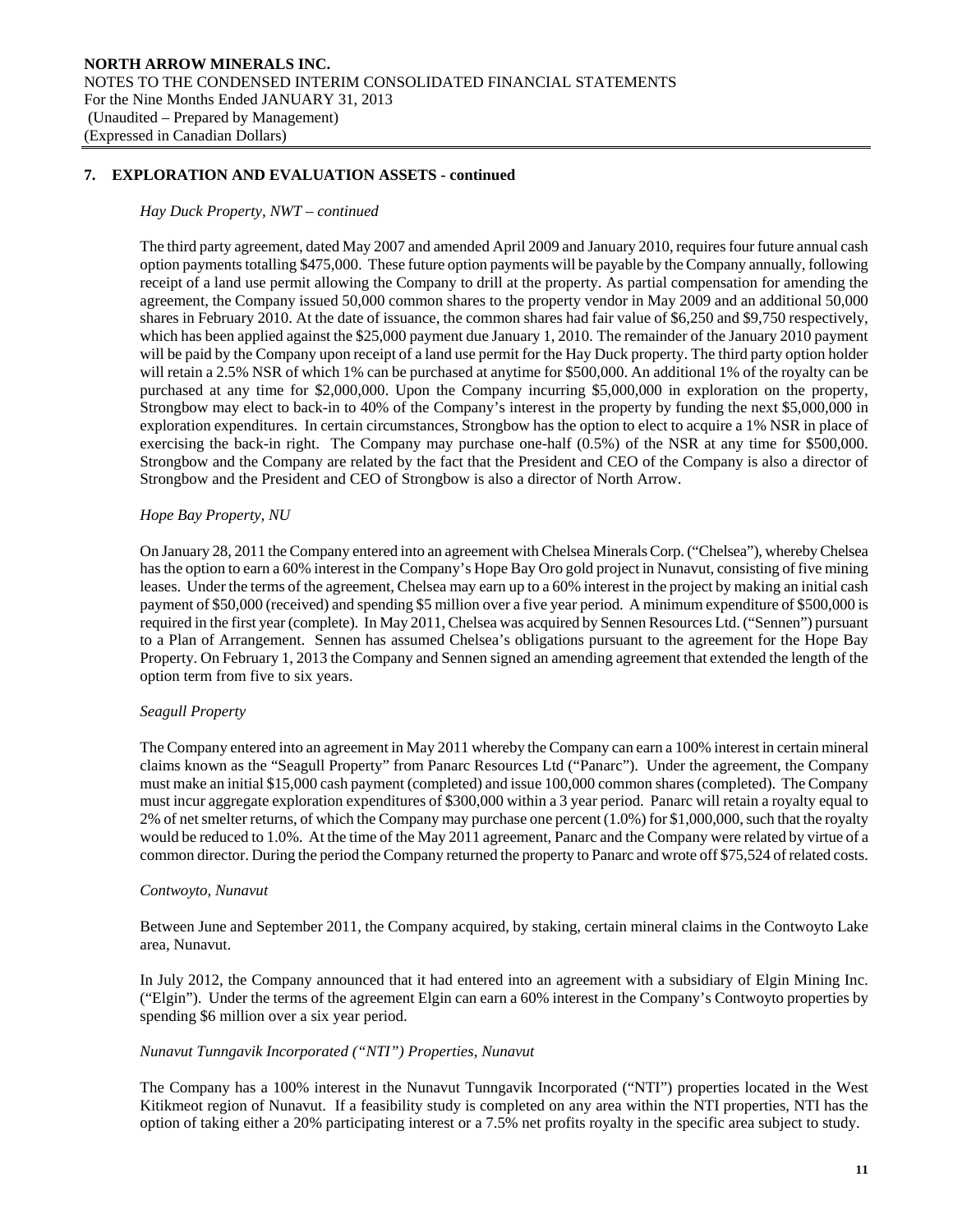#### **Diamond Properties, Northwest Territories and Nunavut**

#### *Lac de Gras, NWT*

In August 2011, the Company entered into an option agreement with Harry Winston Diamond Mines Ltd. ("Harry Winston"), and Springbok Holdings Inc. ("Springbok"), to jointly explore the Company's LDG/GT Property and Harry Winston's land holdings contiguous to the Company's Lac de Gras property (collectively, the "JV Property").

Harry Winston must incur exploration expenditures of at least \$5,000,000 over a 5 year period to allow the option to vest. Upon vesting, a joint venture will be formed whereby Harry Winston will hold a 55% interest and the Company and Springbok will share equally a 45% interest in the JV Property.

On October 25, 2012, subject to regulatory approval, the Company entered into an agreement with Springbok Holdings Inc. "Springbok") to acquire Springbok's 50% interest in the LDG/GT Property ("the Springbok Interests"). The Springbok Interests include the right to obtain a 22.5% interest in the JV Property, subject to the terms and conditions of the option agreement among Springbok, the Company and Harry Winston . The JV Property consists of the 81,500 acre LDG/GT Property as well as 226,000 acres controlled by Harry Winston. Under the terms of the agreement with Springbok, the Company has agreed to purchase the Springbok Interests for 10,000,000 pre-consolidated common shares of North Arrow at a pre-consolidated value of \$0.05 per common share. As additional consideration, in the event that Harry Winston exercises its option and earns a 55% interest in the JV Property and the Company subsequently incurs \$2 million in joint venture expenditures on the JV Property, the Company will issue to Springbok that number of commons shares of the Company having a value of \$1 million.

#### *Hammer, Nunavut*

In October 2008, the Company and Stornoway Diamond Corporation ("Stornoway") revised a pre-existing agreement on the Bear property, Nunavut, to include an area of interest, known as the "Hammer AOI", into the agreement. As a result of this revision, the Company holds a 25% interest in the property and Stornoway holds a 75% interest. No further work is planned and as such exploration expenditures totaling \$367,686 were written off for the year ended April 30, 2012.

#### *Timiskaming, Pikoo and Qilalugaq Diamond Projects, Canada*

On March 14, 2013, subject to regulatory approval, the Company entered into an assignment agreement with 0954506 B.C. Ltd. ("BCCo") under which BCCo has agreed to assign and transfer to the Company all of BCCo's interest and obligations in certain options to earn an 80% interest in the Timiskaming, Pikoo and Qilalugaq diamond projects. Stornoway Diamond Corporation ("Stornoway") is the holder of a 100% interest in all three projects and had granted BCCo options to acquire the 80% interests in the projects. BCCo is a private company controlled by a party related to the President and CEO of the Company. Stornoway will retain a one-time right to buy-back a 20% interest in any of the projects once the Company completes an option work program and provides Stornoway of its intent to vest an 80% interest in a project. Under the terms of the agreement, the cost of the buy-back will be equal to three times the costs incurred in connection with the applicable option work program.

Under the terms of the assignment agreement the Company will pay BCCo \$20,000 and issue BCCo 500,000 transferrable share purchase warrants. Additionally, the agreement requires the Company to complete a \$2,000,000 financing. Each share purchase warrant will entitle the holder to acquire one common share of the Company at a price of \$0.25 for a period of five years. The warrants will only become exercisable if the Company exercises an option to earn an interest in at least one of the Quilalugaq, Pikoo and Timiskaming projects.

Qilalugaq diamond project, Nunavut - The Company will have the option to earn an 80% interest in the Qilalugaq project by completing a work program that includes a 1,000 tonne mini bulk sample within two years of receipt of the required land use permit or no later than January 2018.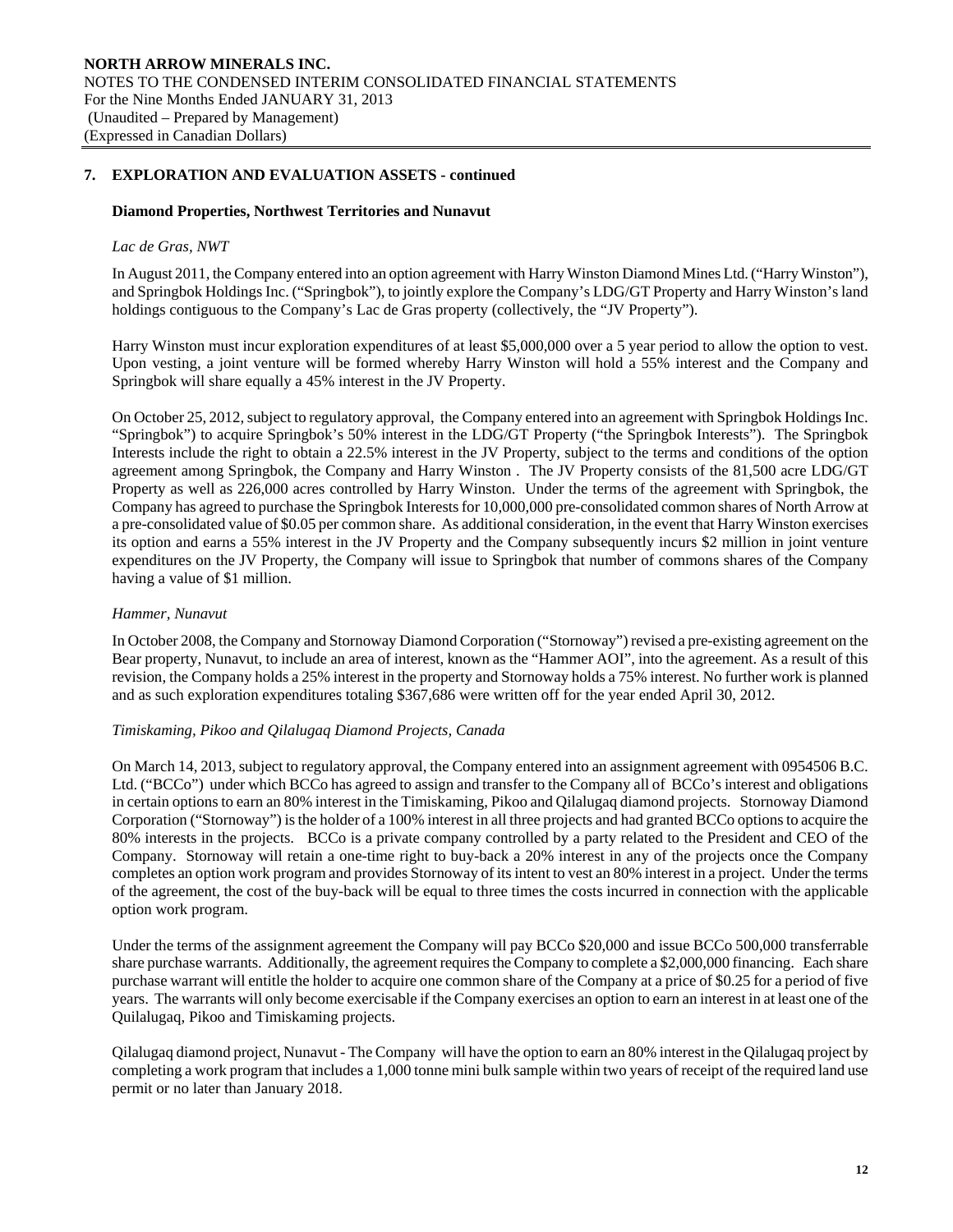Pikoo diamond project, Saskatchewan - The Company will have the option to earn an 80% interest in the Pikoo diamond project by completing an option work program consisting of a minimum 2,000 meter diamond drilling program, including a minimum of two drill holes at each of the North and South target areas. The work program must be initiated by January 2015 and completed by January 2016.

Timiskaming diamond project, Ontario/Quebec - The Company will have the option to earn an 80% interest in the Timiskaming diamond project by completing an option work program that includes testing three separate geophysical targets with at least one diamond drill hole. The work program must be initiated by January 2015 and completed by January 2016.

# **8. CAPITAL STOCK AND RESERVES**

## **Authorized share capital**

The authorized share capital of the Company is an unlimited number of common shares without par value.

#### **Share issuances**

During the nine months ended January 31, 2013, the Company issued 21,639,100 common shares (2012 - nil common shares) in settlement of a convertible note and interest totalling \$1,081,955 (2012 - \$ nil). In accordance with International Financial Reporting Standards a value of \$0.025 per share has been assigned this issuance being fair value.

During the nine months ended January 31, 2013, the Company issued nil common shares (2012 - 100,000 common shares) at a value of \$nil (2012 - \$18,000) pursuant to the Seagull property option agreement.

On February 28, 2013, the Company completed a consolidation of its share capital on the basis of one new share for every ten pre-consolidated shares.

On March 14, 2013, the Company announced that in conjunction with the BCCo assignment agreement, it intends to complete a non-brokered private placement of up to twenty million post-consolidated shares at a price of \$0.15 per share for total gross proceeds of \$3,000,000. The Company may pay commissions and finders' fees in connection with the financing.

## **Stock options and warrants**

The Company's stock option plan (the "Plan") was approved by shareholders at the December 19, 2012 annual meeting. The Plan gives the directors the authority to grant options to directors, officers, employees and consultants.

 The maximum number of shares to be issued under the Plan is 10% of the issued and outstanding common shares at the time of the grant. The exercise price of each option granted shall not be less than the market price at the date of grant less a discount up to 25% in accordance with the policies of the TSX Venture Exchange ("TSXV"). Options granted can have a term up to 5 years with vesting provisions determined by the directors in accordance with TSXV policies for Tier 2 Issuers, with a typical vesting period of 25% upon grant and 25% every six months thereafter.

As at January 31, 2013, the following stock options were outstanding:

|               |          | Number of     |                    |  |
|---------------|----------|---------------|--------------------|--|
| Number of     | Exercise | <b>Shares</b> |                    |  |
| <b>Shares</b> | Price    | Vested        | <b>Expiry Date</b> |  |
| 885,000       | 0.20     | 885,000       | June 4, 2014       |  |
| 200,000       | 0.30     | 200,000       | September 2, 2014  |  |
| 680,000       | 0.20     | 680,000       | May 12, 2016       |  |
| 170,000       | 0.20     | 127,500       | November $3, 2016$ |  |

A summary of the Company's stock option activity is as follows: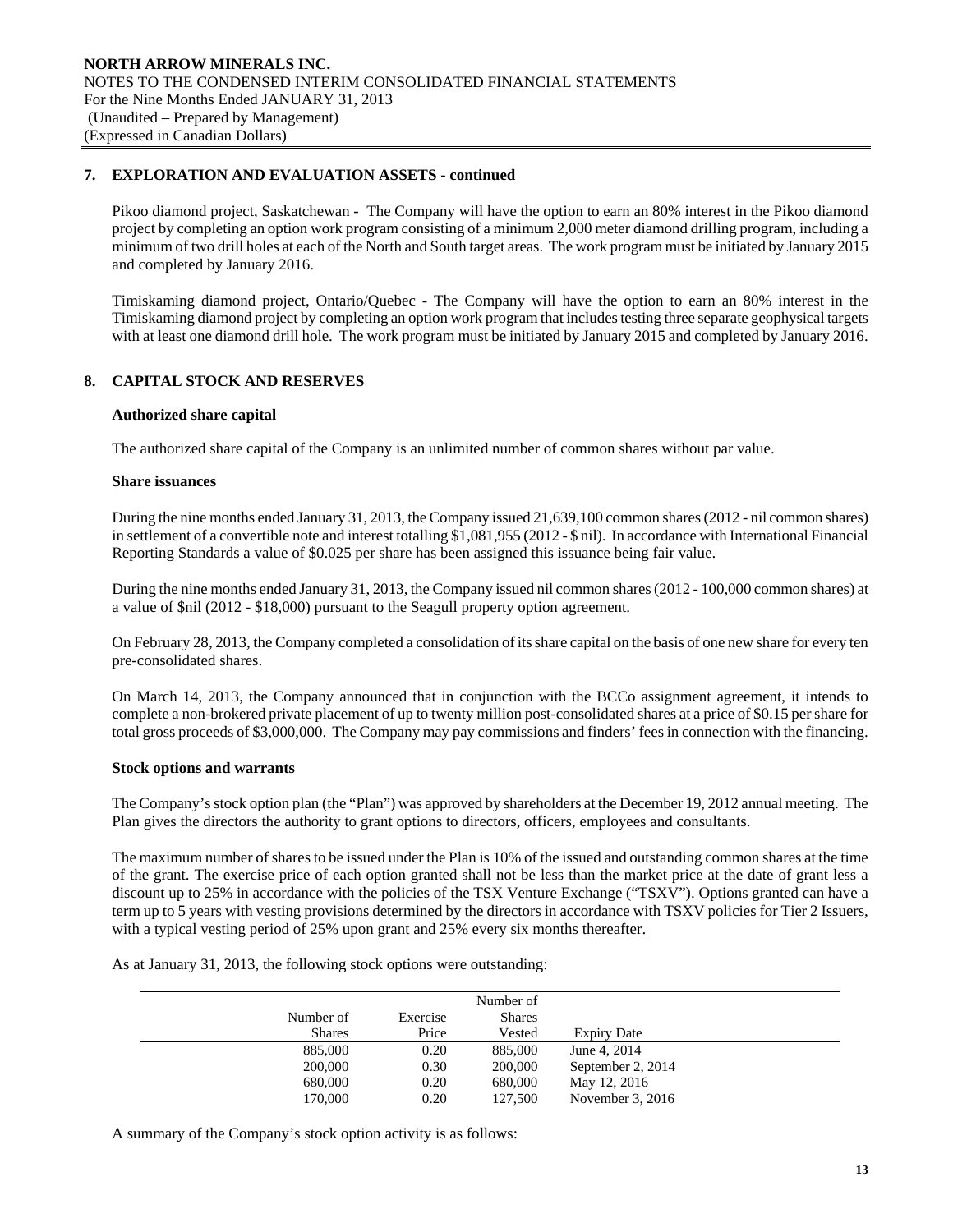#### **Stock options and warrants- continued**

|                                         | Number<br>of Options | Weighted<br>Average<br><b>Exercise Price</b> |
|-----------------------------------------|----------------------|----------------------------------------------|
| Balance, April 30, 2012                 | 4,220,000            | \$<br>0.25                                   |
| Granted                                 |                      |                                              |
| Expired                                 | (2,285,000)          | 0.28                                         |
| Balance, January 31, 2013               | 1,935,000            | 0.21                                         |
| Number of options currently exercisable | 1,892,500            | \$<br>0.21                                   |

 During the nine months ended January 31, 2013, the Company granted nil stock options (2012-1,390,000 stock options). The estimated fair value of the options granted during the period is \$nil (2012 - \$141,203). During the nine months ended January 31, 2013 the Company recognized share-based compensation of \$24,243 (2012 - \$163,491) relating to options vested during the period.

The following assumptions were used for the Black Scholes valuation of stock options granted:

|                          | Nine months Ended<br>January 31, 2013 | Nine Months Ended<br>January 31, 2012 |
|--------------------------|---------------------------------------|---------------------------------------|
|                          |                                       |                                       |
| Risk-free interest rate  | 1.94%                                 | 1.94%                                 |
| Expected life of options | 3.0 years                             | 3.0 years                             |
| Annualized volatility    | 100%                                  | 100%                                  |
| Forfeiture Rate          | $0.00\%$                              | $0.00\%$                              |
| Dividend rate            | $0.00\%$                              | 0.00%                                 |

## **9. RELATED PARTY TRANSACTIONS**

The Company incurred the following transactions in the normal course of operations in connection with companies which have an officer and/or director in common.

- a) During the nine months ended January 31, 2012, the Company paid or accrued \$24,425 (2012 \$79,393) for shared technical services and rent to Strongbow.
- b) During the nine months ended January 31, 2013, the Company paid or accrued \$31,821 (2012 \$12,121) for administrative, corporate secretarial and accounting services to related parties.
- c) During the nine months ended January 31, 2013, the Company paid consulting fees of \$nil (2012 \$186,667) to a company controlled by a director and a company controlled by an officer of the Company.
- d) During the nine months ended January 31, 2013, the Company paid \$16,250 in settlement of amounts payable totaling \$107,500.
- e) During the nine months ended January 31, 2013, the Company paid or accrued \$nil (2011 \$4,015) for office rent to a company controlled by a director.

 The remuneration of directors and other members of key management personnel during the nine month period ending January 31, 2013 were as follows: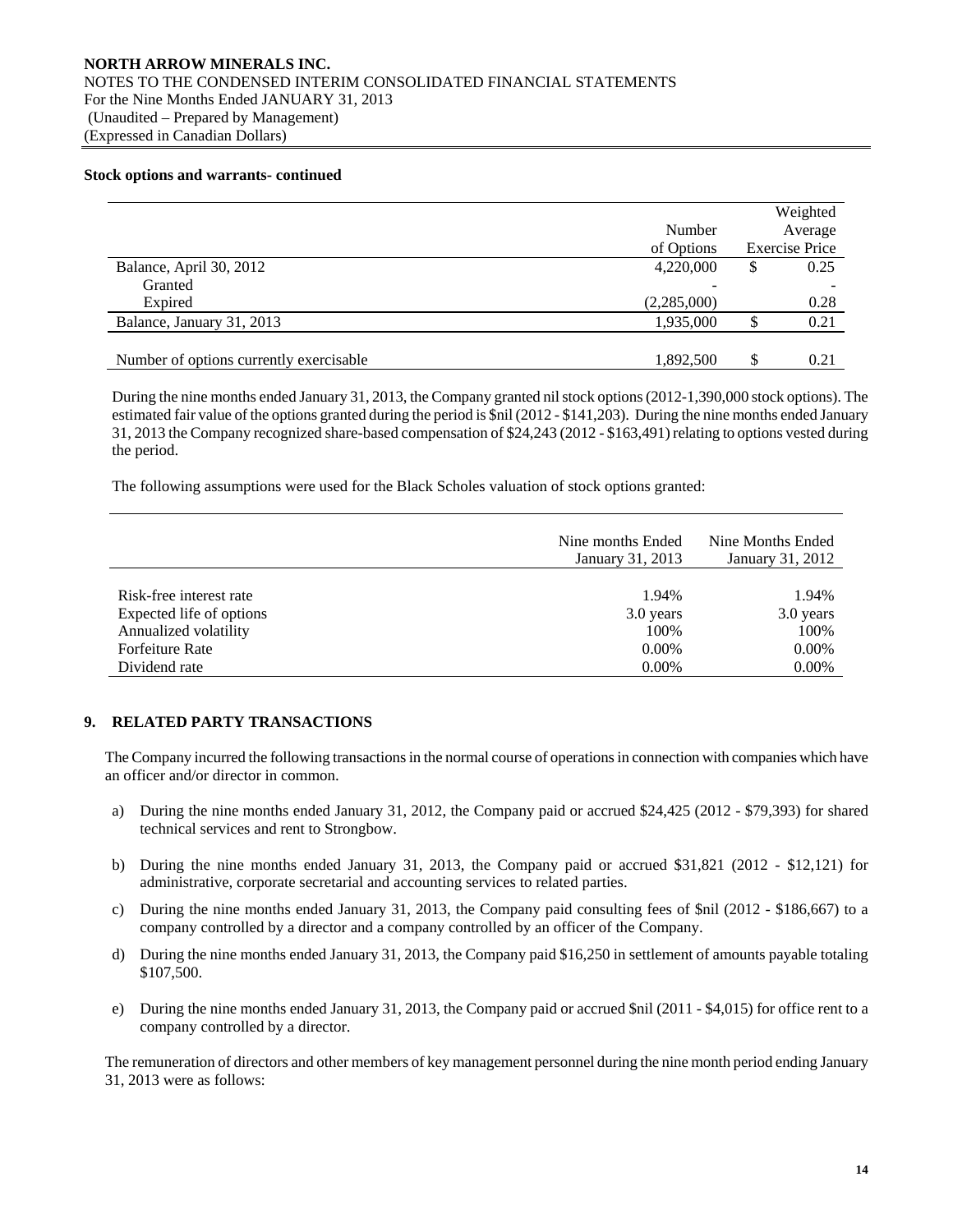## **9. RELATED PARTY TRANSACTIONS-** continued

|                                      | <b>Nine Months Ended</b> |            |                  | Nine Months Ended |
|--------------------------------------|--------------------------|------------|------------------|-------------------|
|                                      | <b>January 31, 2013</b>  |            | January 31, 2012 |                   |
|                                      |                          |            |                  |                   |
| Salaries and consulting <sup>1</sup> |                          | $\sim 100$ |                  | 276,667           |
| Share-based payments <sup>2</sup>    |                          | 17,477     |                  | 136,163           |
|                                      |                          |            |                  |                   |
| Total                                |                          | 17,477     |                  | 412,830           |

1 – When key management is working specifically on mineral properties their time is capitalized against the mineral property.

2 - Share-based payments are the fair value of options that have been granted to directors and key management personnel.

# **10. SUPPLEMENTAL DISCLOSURE WITH RESPECT TO CASH FLOWS**

The significant non-cash transactions for the period ended January 31, 2013 were:

- a) The Company incurring exploration and evaluation expenditures of \$13,658 (2012 \$35,744) that are included in accounts payable and accrued liabilities at January 31, 2013.
- b) The Company incurring exploration and evaluation expenditures of \$7,434 (2012 \$8,639) that are included in due to related parties at January 31, 2013.
- c) The Company incurring exploration and evaluation costs receivable of \$ nil (2012 \$61,167) that are included in receivables at January 31, 2013.
- d) The Company issuing nil common shares (2012 100,000 common shares) valued at \$nil (2012 \$18,000) pursuant to a property option agreement and the Company received nil (2012 - 75,000) common shares with a fair value of \$ nil (2012 - \$15,488) from the sale of exploration data.
- e) During the period the Company issued 21,639,100 shares at a deemed value of \$540,977 in settlement of a \$1,000,000 convertible note plus \$81,953 of accrued interest.

## **11. CONVERTIBLE NOTE**

 On August 31, 2011, the Company closed a \$1,000,000 private placement of a convertible promissory note with Anglo-Celtic Exploration Ltd. ("Anglo Celtic"), a private company controlled by D. Grenville Thomas, who is the President and CEO and a director of the Company. The private placement consists of a convertible note, structured as an unsecured, interest bearing loan of \$1,000,000. Anglo-Celtic may convert at any time all or a portion of the principal amount outstanding into common shares of the Company at \$0.25 per share, which would result in the issuance of up to 4,000,000 common shares if the entire principal amount is converted. The loan bears interest at the Royal Bank Prime Rate plus 400 basis points. The loan accrues interest to the date of repayment; interest is calculated and accrued on a monthly basis.

 The term of the loan is for two years, to August 31, 2013. Anglo-Celtic did not receive any warrants upon issuance of the convertible note, however, if the Company fails to repay the loan in full by August 31, 2012 or if the Company and Anglo-Celtic amend or re-negotiate the terms of the loan, Anglo-Celtic will have the right to convert the principal amount of the note into both common shares and an equal number of warrants, such warrants being exercisable until the August 31, 2013 due date.